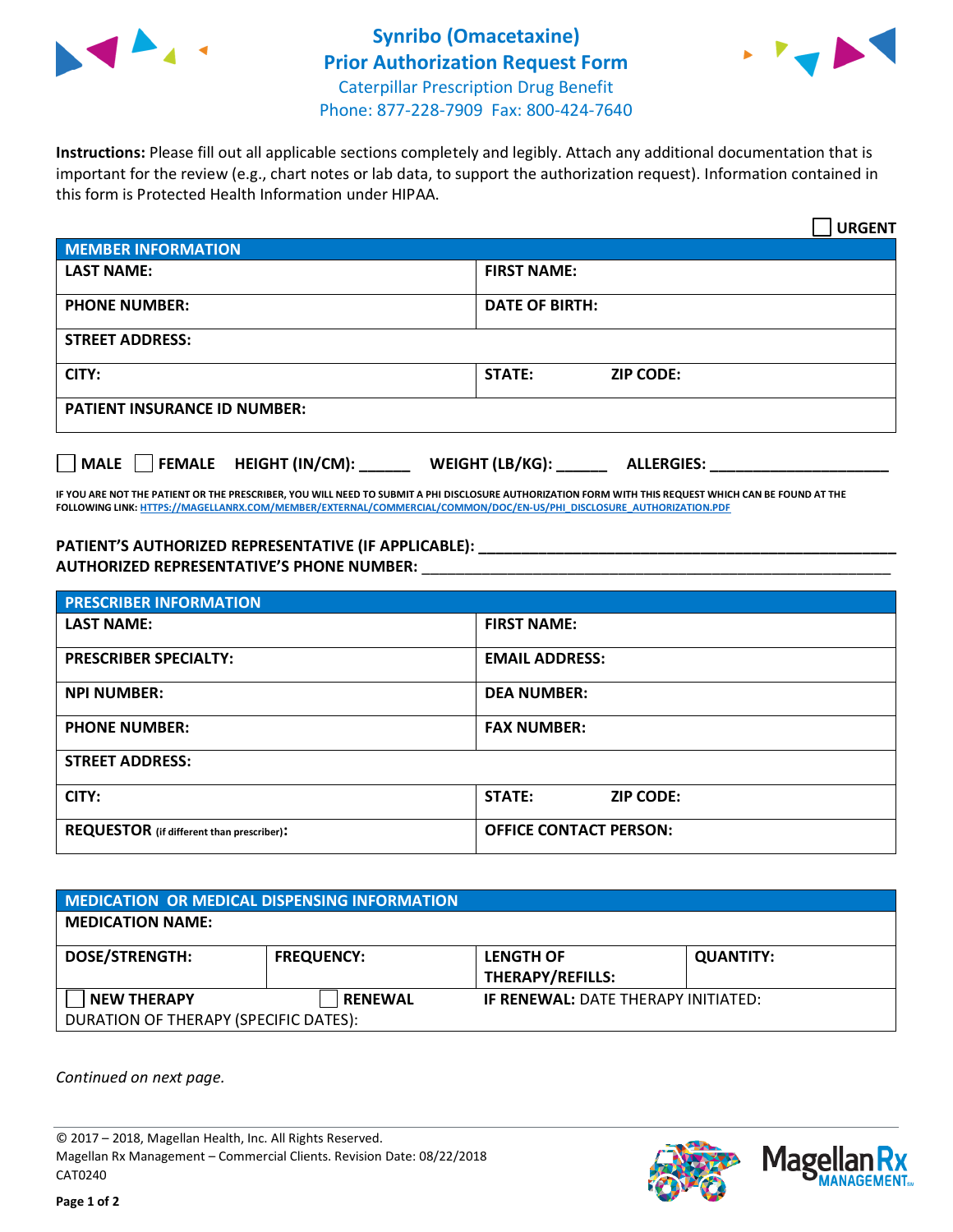



| MEMBER'S LAST NAME: NAME:                                                                                                                                                                                                                           | <b>MEMBER'S FIRST NAME:</b>                                                                                                                                                                                                                                                                                                                                                                                                                            |                                                       |  |
|-----------------------------------------------------------------------------------------------------------------------------------------------------------------------------------------------------------------------------------------------------|--------------------------------------------------------------------------------------------------------------------------------------------------------------------------------------------------------------------------------------------------------------------------------------------------------------------------------------------------------------------------------------------------------------------------------------------------------|-------------------------------------------------------|--|
|                                                                                                                                                                                                                                                     | 1. HAS THE PATIENT TRIED ANY OTHER MEDICATIONS FOR THIS CONDITION?                                                                                                                                                                                                                                                                                                                                                                                     | YES (if yes, complete below)<br><b>NO</b>             |  |
| <b>MEDICATION/THERAPY (SPECIFY</b><br>DRUG NAME AND DOSAGE):                                                                                                                                                                                        | <b>DURATION OF THERAPY (SPECIFY</b><br>DATES):                                                                                                                                                                                                                                                                                                                                                                                                         | <b>RESPONSE/REASON FOR</b><br><b>FAILURE/ALLERGY:</b> |  |
| <b>2. LIST DIAGNOSES:</b>                                                                                                                                                                                                                           |                                                                                                                                                                                                                                                                                                                                                                                                                                                        | <b>ICD-10:</b>                                        |  |
| □ Chronic myeloid leukemia (CML)<br>□ Other Diagnosis________________ICD-10 Code(s):____________                                                                                                                                                    |                                                                                                                                                                                                                                                                                                                                                                                                                                                        |                                                       |  |
| PRIOR AUTHORIZATION.                                                                                                                                                                                                                                | 3. REQUIRED CLINICAL INFORMATION: PLEASE PROVIDE ALL RELEVANT CLINICAL INFORMATION TO SUPPORT A                                                                                                                                                                                                                                                                                                                                                        |                                                       |  |
| <b>Clinical Information:</b>                                                                                                                                                                                                                        |                                                                                                                                                                                                                                                                                                                                                                                                                                                        |                                                       |  |
| Is the patient currently in the chronic phase? $\Box$ Yes $\Box$ No                                                                                                                                                                                 |                                                                                                                                                                                                                                                                                                                                                                                                                                                        |                                                       |  |
| *Please provide documentation, including dates of previous therapies.<br>Does the patient have the T315l mutation?* $\Box$ Yes $\Box$ No<br>*Please provide copy of lab report confirming mutation.<br>physician feels is important to this review? | Are there any other comments, diagnoses, symptoms, medications tried or failed, and/or any other information the<br>Please note: Not all drugs/diagnosis are covered on all plans. This request may be denied unless all required                                                                                                                                                                                                                      |                                                       |  |
| information is received.                                                                                                                                                                                                                            |                                                                                                                                                                                                                                                                                                                                                                                                                                                        |                                                       |  |
|                                                                                                                                                                                                                                                     | ATTESTATION: I attest the information provided is true and accurate to the best of my knowledge. I understand that                                                                                                                                                                                                                                                                                                                                     |                                                       |  |
|                                                                                                                                                                                                                                                     | the Health Plan, insurer, Medical Group or its designees may perform a routine audit and request the medical                                                                                                                                                                                                                                                                                                                                           |                                                       |  |
|                                                                                                                                                                                                                                                     | information necessary to verify the accuracy of the information reported on this form.                                                                                                                                                                                                                                                                                                                                                                 |                                                       |  |
| Prescriber Signature or Electronic I.D. Verification:                                                                                                                                                                                               |                                                                                                                                                                                                                                                                                                                                                                                                                                                        | Date:                                                 |  |
| and arrange for the return or destruction of these documents.                                                                                                                                                                                       | CONFIDENTIALITY NOTICE: The documents accompanying this transmission contain confidential health information that is legally privileged. If<br>you are not the intended recipient, you are hereby notified that any disclosure, copying, distribution, or action taken in reliance on the contents<br>of these documents is strictly prohibited. If you have received this information in error, please notify the sender immediately (via return FAX) |                                                       |  |
|                                                                                                                                                                                                                                                     | <b>FAX THIS FORM TO: 800-424-7640</b>                                                                                                                                                                                                                                                                                                                                                                                                                  |                                                       |  |
|                                                                                                                                                                                                                                                     | <b>MAIL REQUESTS TO:</b> Magellan Rx Management Prior Authorization Program; c/o Magellan Health, Inc.                                                                                                                                                                                                                                                                                                                                                 |                                                       |  |
|                                                                                                                                                                                                                                                     | 4801 E. Washington Street, Phoenix, AZ 85034                                                                                                                                                                                                                                                                                                                                                                                                           |                                                       |  |
|                                                                                                                                                                                                                                                     | Phone: 877-228-7909                                                                                                                                                                                                                                                                                                                                                                                                                                    |                                                       |  |
| © 2017 - 2018, Magellan Health, Inc. All Rights Reserved.<br>Magellan Rx Management - Commercial Clients. Revision Date: 08/22/2018<br>CAT0240                                                                                                      |                                                                                                                                                                                                                                                                                                                                                                                                                                                        | <b>Magell</b>                                         |  |